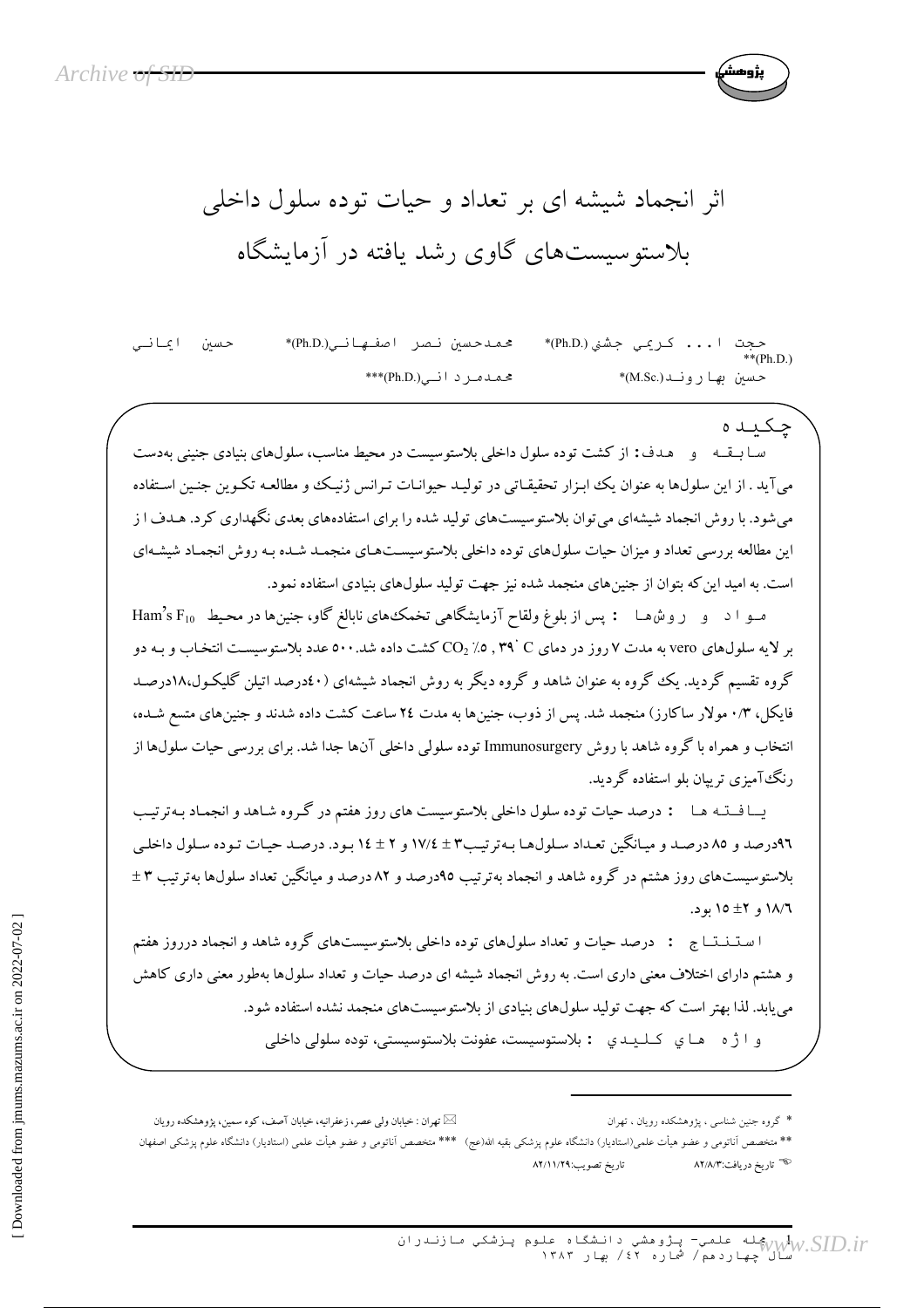Archive <del>of SID</del>

مقدمه

امروزه بهدلیل پاسخگویی بهنیازهای غذایی جمعیت روزافزون، مسؤولين صنايع دامدارى با هدايت تحقيقات پایه به سمت افزایش تولید دام، تولیدگونههای مقاوم به بیماری و توان شیردهی بالا و تولید پروتئینهای خاص که می توان از آنها به عنوان دارو استفاده کرد، مبادرت به سرمایهگذاری جهت تولید دامهای ترانس ژنیک نمودهاند(۱). یکی از راههای تولید دام ترانس ژنیک استفاده از سلولهای بنیادی جنینی است. سلولهای بنیادی جنینی، سلولهای تمام ظرفیتی هستندکه از سلول های توده داخلی بلاستوسیستها به دست می آیند (۲،۱). در آزمایشگاه، توده سلولی داخلی را به روش ايمونوسرجري از بلاستوسيست جدا مي كنند و در محيط مناسب کشت می دهند ولی اجازه تمایز به آنها داده نمي شود(٤،٣). اين روش اولين بار جهت استخراج توده سلول داخلی در جنین موش استفاده گردید(٤). سیس این روش در سایر پستانداران از جمله گاو به کار گرفته شد. Sims و First ابا استفاده از روش ايمونوسرجرى تودهسلولي داخلي جنين گاو را استخراج نمودند و پس از کشت در محیط مناسب از آنها سلولهای شبه بنیادی جنینی تولید کردند و با انتقال این سلولها به اووسیت بدون هسته، اقدام به تولید گاو نمودند (۳).

درایمونوسرجری ابتدا جنینها در معرض آنتیبادی با رقت مشخص قرار میگیرند و سپس به طور جداگانه در مجاورت کامپلمان قرار داده می شوند و در نتیجه سلول هاي تروفوبلاست تخريب مي شوند. ولي سلول هاي توده داخلی سالم باقی میمانند. از مزایای روش ایمونوسرجری این است که در یک دورهٔ زمانی نسبتاً کوتاه می توان تعداد زیادی توده سلول داخلی خالص جهت تحقیقات به دست آورد(٤). از سلولهای بنیادی به عنوان ابزار تحقیقاتی درشبیهسازی- درتولید حیوانات ترانس ژنیک و کایمر و در مطالعه تکوین جنین استفاده می شود(۱تا۳).

برای تولید سلول های بنیادی نیاز به مقدماتی شامل تهیه سلولهای تغذیه کننده؛ متوقف کردن رشد میتوزی سـلولهـاي فيبروپلاسـت و همـاهنگي نمـودن ، جهـت داشتن بلاستوسيست باكيفيت مناسب مي باشد(٢). لـذا ايجاد مقـدمات فـوق مـى توانـد اسـتفاده بـه موقـع از بلاستوسیستهای تازه را محدود سازد. جهت تسهیل وساده تر نمودن مراحل فوق و همچنین صرفه جـویی در وقت و هزینه در این روند استفاده از جنین های منجمـد شده پیشنهاد شده است.

از آنجایی که انجماد جنین گاو به دلایل علمی و اقتصادی دارای اهمیت بالایی است، تحقیقات در زمینه انجماد، بیشتر روی گونه گاو متمرکز شده است. معمولي ترين روش جهتنگهداري جنين هاي گاو، روش انجماد شیشهای است. محققین با استفاده از این روش و محلول انجمادی اتیلین گلیکول ، فایکل، ساکارز میزان حیات جنین های گاو را بالاتر از انجماد آهسته گزارش نمودهاند. برخلاف روش انجماد آهسته در این روش، شانس تشکیل بلورهای یخ کاهش می،یابد، اما جنین با تغییرات اسموتیک بسیارشدیدی روبرومیشود. همچنین در این روش به علت استفاده از غلظت بالای ضدیخ، جنين بــا مسموميـت سلولــي مواجـه مي گـردد(٦،٥).

تحقیقات نشان داده است که در طی انجمـاد جنـین گاو، تعداد سلولهای توده داخلبی در بلاستوسیست كاهش يافته و شانس بقـاء آنهـا نيـز تحـت تـأثير روش انجمادي قرار مي گيرد(٨،٧).

لذا هدف ابن مقاله تعبين تعداد ومبزان حبات سلولهای توده داخلی بلاستوسیستهای تولید شده در آزمایشگاه پس از انجمادشیشهای متعاقب ایمونوسرجری می باشد به امید این که بتوان از توده سلولی جدا شده در تولید سلولهای بنیادی استفاده کرد.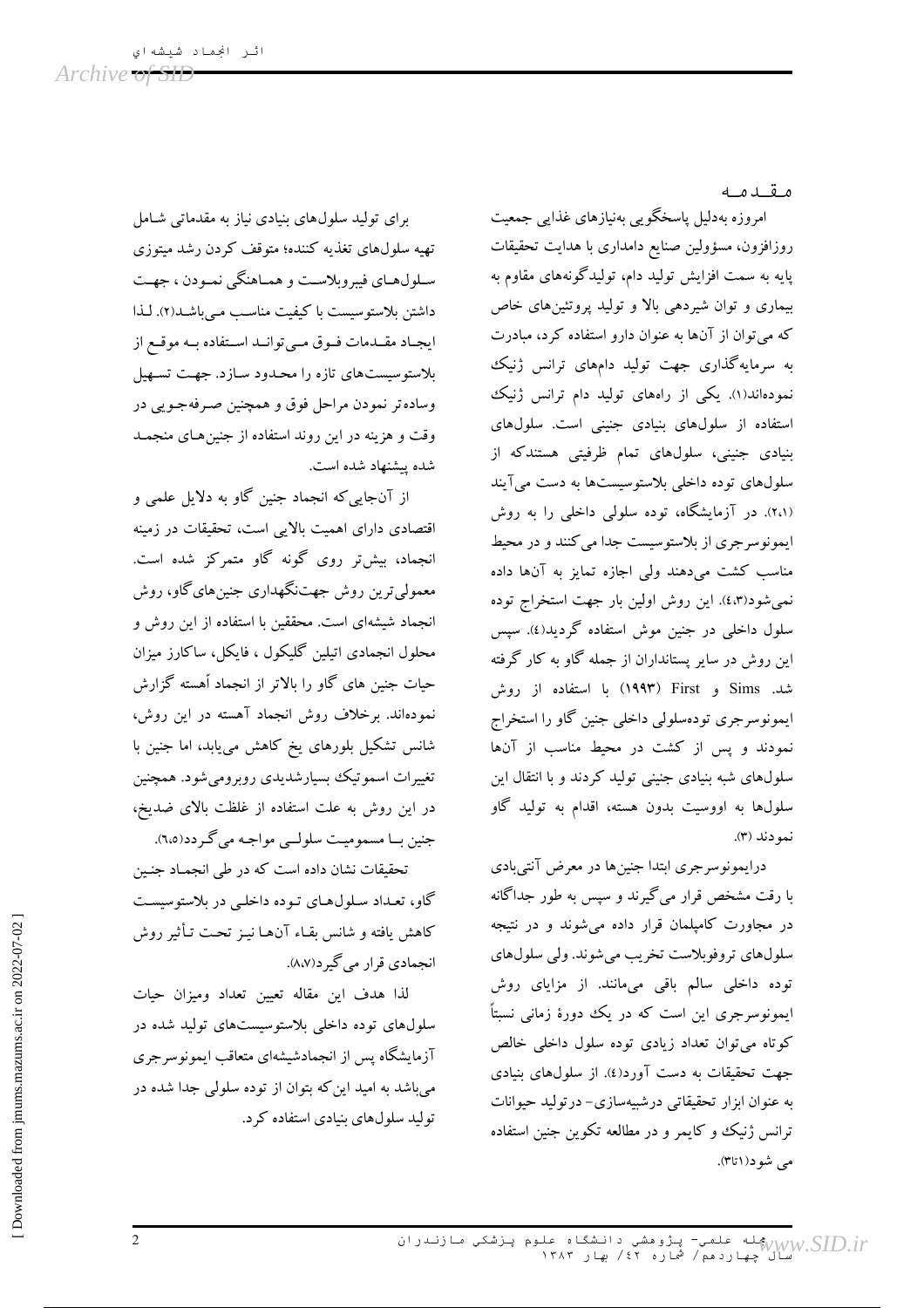مواد وروشها همهٔ محیطها و موادی که در این تحقیق مصرف شدهاند از شرکت Sigma تهیه شدهاند؛ مگر مواردی که به آنها اشاره خواهد شد.

محیطهایی که در این تحقیق ساخته و از آنها استفاده شده عبارتند از :

١- محيط بلوغ: HEPES -TCM 199 . از اين محيط به عنـوان محیط بلوغ استفاده شد و به هر میلیلیتر از این محـيط ٢٢ ميكروگـرم سـديم پيـروات، ١ ميكروگـرم استرادیول، ۱ واحـد HMG، ۲/۲ میلــی گــرم ســدیم بیکربنات، ۰/٥ میلی گرم استرپتوماسـین، ۰/٥ میلـی گـرم پنی سیلین و ۲۰٪ FCS اضافه شد.

٢- محيط شست و شـوى تخمـك٥هــا وجنــين : HEPES - TCM 199، که مشـابه محیط بلوغ است ولمی فـاقد هورمون مي باشد.

۳– محیط لقاح : TALP، که شامل ۱۱٤ میل<sub>ی</sub>مولار کلرید سدیم، ۳/۱۵میلـیمــولار کــلــرید پتاســیم، ۰/۳۹ میلی مولار فسفات سدیم، ۳/۱۳ میلی مولار لاکتات سدیم، ۲ میلےمولار کلریـد کلسیم، ۰/٥ میلـیمولار کلرید منیزیم، ٢٥ میلی مولار بی کربنات سدیم، ٠/٢ میلی مولار پیروات سدیم که بـه هـــر میلــیلیتــر از ایـن محیط ۱ میکرومولار اپسی نفـرین، ۱۰ میکـرو مـولار هیپوتورین، ۲۰ میکرومولار پنی سیلامین ۱۰ میکروگرم هپارین، ٦ میلی گرمBSA، ٢٥/٠ میلی گرم استرپنوماسین، ۲۵/۰ میلی گرم پنی سیلین اضافه شد.

Ham's  $F_{10}$  : حسيط كشست جنسين: +FCS10% که به هـر میلـی لیتـر از آن ۲/۱ میلـی گـرم بیکربنات سدیم و۰/۲٥ میلی گرم لاکتات کلیسم و ۰/۰٦ میلسی گسرم پنسی سسیلین و ۰/۰٦ میلسی گسرم استريتومايسين اضافه شد.

0- محلول بافر نمکي : PBS که به هر ً میلم لیتر آن ۰/۱ میلی گرم فسفات پتـاسیم و ۰/۱ میلی گــرم کلــرید

کلسیم و ۸ میلی گرم کلریـد سـدیم و ۲/۲ میلـی گـرم فسفات سديم اضافه شد.

٦- محلول يايه براي تهيه محلـول انجمـاد و ذوب : ۳/۳ ـ کـــه شـــامل PBS - ٥/٥ مـــولار گلـــوکز، ۳/۳ میلی مولار پیروات سدیم- ۱۰۰ واحد پنبی سیلین-۳ میلی گرم در میلی لیتر BSA می باشد.

٧- محلول انجمادي : EFS. (٤٠٪ اتيلين گليکول + ۱۸٪ فایکل +۰/۳ مولار ساکارز در محلول یایه )

٨- محـيط شســت و شــوى بلاستوسيســتهــا در ايمونوسرجري : SOFaa كه شامل ١٠٨ ميلي مولار كلريد سدیم، ۷/۲ میلیمولار کلریـد پتاسـیم، ۰/۵ میلـیمولار کلریــد منیــزیم، ۱/۲ میلــیمـولار فســفات پتاســیم، ۳/۳ میلی مولار لاکتات سدیم، ٢٥ میلی مولار بیکربنات سدیم، ۱/۷ میلی مولار کلرید کلسیم، ۰/۳۳ میلی مولار پیروات سـدیم، ۱/۵ میلـیمولار گلـوکز، ۱ میلـیمـولار گلوتامین،۱٪ اسید آمینه غیـر ضـروری، ۲٪ اسـید آمینـه ضروری می باشد کـه بـه هـر میلـیلیتـر آن ۱ میلـی گـرم پلی ونیل الکل ۱ میلی گرم پلهی ونیل پیرولیدون، ۰/۲٥ میلی گرم پنی سیلین،۲۵؍۰میلی گرم استرپتومایسین اضـافه گە دىد.

بالغ نمودن اووسیتها در آزمایشگاه :

تخمدانهای گاو از کشتارگاه جمعآوری و در سالین ۹ درصد و دمای ۳۵-۳۰ درجه سانتیگراد به آزمایشگـاه منتقــل شدند. مایع فولیکولی، فولیکول&ای ۸–۲ میلمیمتری توسط سوزن شماره ۱۸ کشیده شد ودر لولههای مخروطی جمعآوری و پس از گذشت ۱۵–۱۰ دقیقــه تهنشیـــن حاصل به دیشهــای بزرگ انتقــال داده شد و در زیر استریومیکروسکوپ توده تخمک، کومولوس هایی [Cumulus-oocyte complex(COC)]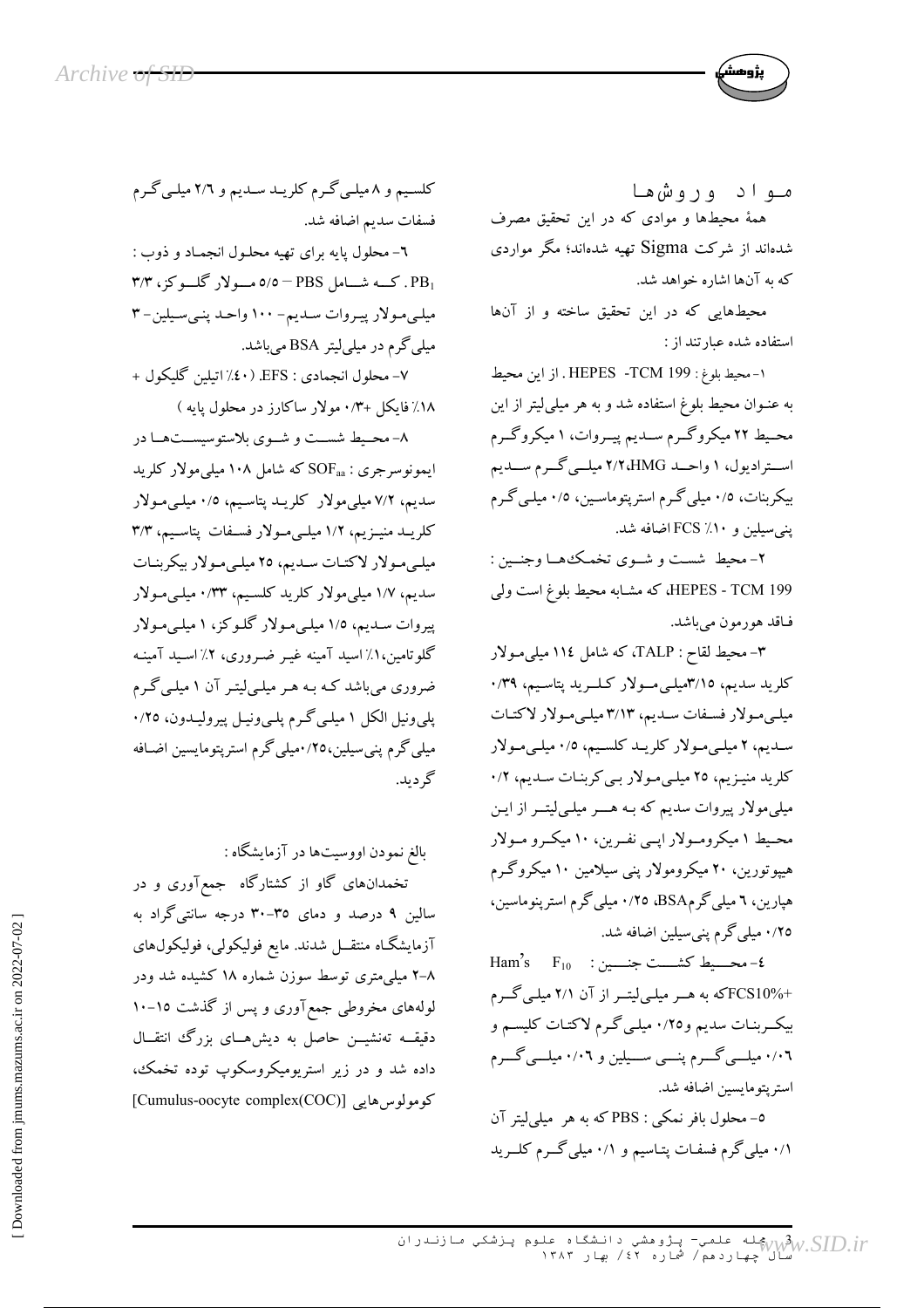كشت جنين در آزمايشگاه :

پسس از گذشت ٢٤-١٨ سـاعت از زمـان تلقـيح، جهت جدا سازي جنينها از سلولهاي كومولوس اطراف به مدت ۲ دقیقه در محیط شست و شو ورتکس شدند . جنینها پس از انتخاب دوبـار در محـیط کشـت شسته شدند ودر گروههای ۲۰-۱۰ عـددی در هـر قطـره ۵۰ میکرولیتری از محیط کشت در زیـر روغـن بـر روی تک لایه سلولهای Vero شدند و در شرایط ۳۹ درجه سانتیگراد ۵٪  $\rm CO_{2}$  و حداکثر رطوبت بـه مـدت ۷ روز كشت داده شدند.

گروههای آزمایشی :

به منظور بررسی اثر انجماد برروی تعداد و حیات سلولهای توده داخلی، تعداد ۵۰۰ عدد بلاستوسیست تولید شده در آزمایشگاه در روز هفتم و هشتم پس از لقـاح، انتخاب شدند و به دو گروه تقسیم گردیدند: ۱– گروه شاهـد ۲– گروهی که انجماد روی آنها انجام گرفت. تـوده سلولـی داخلـی هـر دو گـروه به روش ایمونوسرجری به شرح زیر جدا شد و با ا ستفاده از روش رنگ آمیزی ترییان بلو، توان زیستی آنها مورد بررسی قرار گرفت.

روش انجماد شيشهاى :

در این تحقیق از روش انجماد شیشهای بر طبق یروتکسل kasai کــه توســط Zhn و همکــارانش(۱۹۹۳) تغییر داده شده استفاده گردیـد(۹). ابتـدا دو تـا سـه عـدد جنین در محلول ۲۰درصد اتیلن گلیکول (تهیـه شـده در محلول پایه) به مـدت ٥ دقیقـه در دمـای اتـاق قـرار داده شد. سپس جنینها بـه محلول انجمـادي منتقـل شـدند و پس از گذشت ٤٥-٣٠ ثانيـه بـه نـيفريـز منتقـل شـدند ونیفریز به صورت افقی بـه مـدت ۲ دقیقـه روی بخـار نیتـروژن نگـه داشـته شـد و سـپس درون نیتـروژن مـایع غوطهور گرديد.

که حداقل سه لایه سلول کومولوس در اطراف خود داشتند انتخاب شدند و ۳ بار در محیط شست و شو و دوبار در محیط بلوغ شسته شدند و ۱۰–۵ عدد COC به قطره ٥٠ ميكروليتري از محيط بلوغ در زير روغن منتقل شدند ودر دمای ۳۹ درجه سانتیگراد و ۵٪ CO2 و حداکثر رطوبت به مدت ٢٤-٢٢ ساعت کشت داده شدند.

لقاح آزمایشگاهی :

COC ها دوبار در محیط لقاح شسته شدند و در گروههای ۱۰ عددی به قطرههای ۵۰ میکرولیتری از همین محیط در زیر روغن منتقل شدند. سمن تازه گاو از مرکز اصلاح نـژاد دام اصفهـان تهيـه گرديـد. جهت تهیه اسپرمهـای متحـرک از لایههـای پرکول (Serono -Germany) ٤٥ درصد و ٩٠ درصد كه در محيط لقاح رقيق شده بود، استفاده شد. تهنشين حاصل دوبار در محیط لقاح شسته شد و پس از تعیین غلظت (٥ میلیون در میلیلیتر) توسط سمپلر ١٠ میکرولیتر از اسپرم به COC ها اضافه گردید. به این ترتیب غلظت نهایی اسپرمها در قطرات حاوی COC به ۱ میلیون در میلی لیتر رسید. COCهای تلقیحشده برای مدت ٢٤-١٨ ساعت در شرایط ۳۹ درجه سانتیگراد و ۵٪  $\rm CO_2$  و حداكثر رطوبت كشت داده شدند.

تهيه تک لايه سلولهاي Vero:

سلولهای زنـده Vero پـس از ذوب در محـيط کشت، به داخل فلاسک ٥٠ میلـیلیتـری بـرای اسـتفاده بیش تر کشت داده شدند. سلولهای انکوبه شـده تحت تأثير تريپسـين ٠/٥٪ در PBS جـدا شـدند. سوسپانسـيون سلولی دوبار شسته شد و سپس غلظت سلولها به ۱×۱۰ در میلی لیتر رسانده شد و از آنها جهت تولید لایه تک سلولی Confluent در زیر روغن استفاده گردید.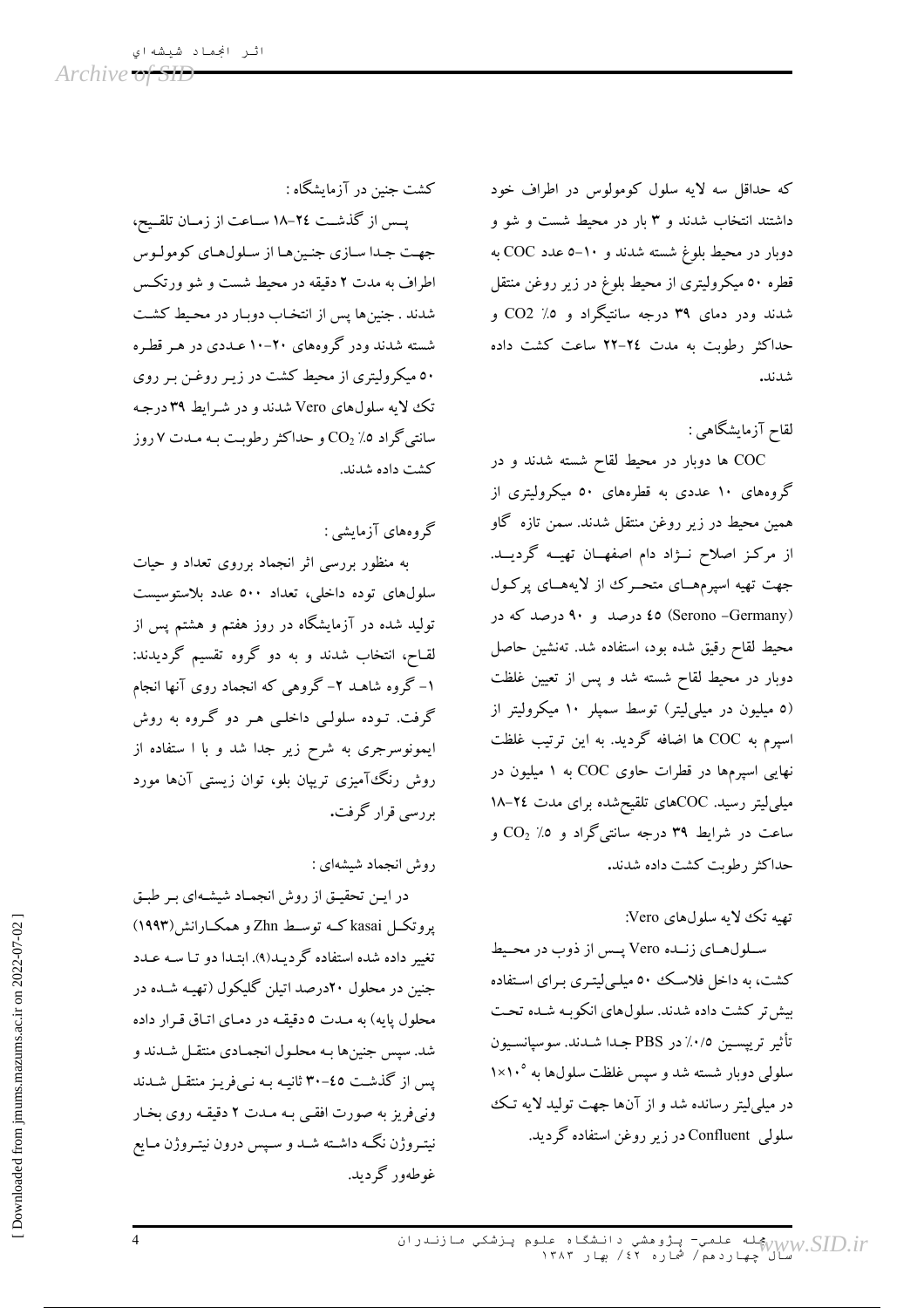روش ذوب :

پس از خارج كردن نيفريـز حـاوى جنـين از درون نیتروژن مایع و نگه داشتن آن در هوا بهمدت ٦–٥ ثانیه ، نبی به مدت ۱۵-۱۰ ثانیـه در آب بـا دمـای ۳۰ درجـه سانتیگراد قـرار گرفـت و سـیس محتویـات آن بـه درون ديش تخليه شد. جنينها بـه محلـول ٠/٥ مـولار سـاكارز منتقل شدند و پس از گذشت ٥ دقیقـه جنـین۵ـا دو بـار شسته شدند و به محیط کشت روی تکه لایه سلول های Vero منتقل و به مدت ٢٤ ساعت در دماي ٣٩ درجه سانتیگراد و ۵٪ co2 و حداکثر رطوبت کشت داده شدند.

روش ايمونوسرجري:

برای جداسازی توده سلولی داخلی از روش Michelle (۱۹۹۳) استفاده شد(۳). يس از گذشت ٢٤ ساعت از کشت مجدد بلاستوسیستهای ذوب شده، بلاستوسیستهای متسع شده انتخاب شدند. برای برداشتن زونا از پروناز ٠/٥ درصد بهمدت ٣-١ دقیقه استفاده شد. سپس جنینها در قطرههای ٥٠ میکرولیتری از محیط شست و شو، ٤ تا ٥ بار شسته شدند و به قطره كه به Rabbit- antibovine Antibody(sigma B 8270) نسبت ۱:۱۰ رقیــق شــده بود منتقــل و در دمـای ۳۹ درجه سانتسی گراد به ملدت ۳۰ دقیقه انکوبه شدنــد. سپس جنینهــا شستــه شــدند و بــه قطـــره Guinea pig Complement (Sigma – 1639) نسبت ١:٥ رقيق شده بود منتقل و در دمای ٣٩ درجه سانتیگراد به مدت ۳۰دقیقه انکوبه شدند. در زیر استریومیکروسکوپ با استفاده از پیپت پاستور توده سلول داخلی از سلولهای تروفوبلاست لیز شده جدا شد. توده سلولی جدا شده به قطره تریپسین روی لام منتقل شد و با استفاده از پیپت پاستور سلولها، از هم جدا شدند پس از گذشت سه دقیقه محیط حاوی FCS به سوسپانسیون سلولی اضافه گردید. سپس قطره رنگ

تریبان بلو ۰/٤ درصد به سوسپانسیون سلولی اضافه شد و بلافاصله در زیر میکروسکوپ نوری شمارش سلولی انجام گرفت. سلولهای مرده به رنگ آبی و سلولهای زنده بدون رنگ بودند. جهت تجزیه و تحلیل آماری از روش Student .t.tests ونرم افزار spss استفاده شد.

يافته ها تولید جنین آزمایشگاهی گاو ، شامل مراحل بلـوغ آزمایشگاهی ، لقاح آزمایشگاهی و کشت آزمایشگاهی جنين است. در ايـن مطالعـه بـراي دسـت يـابي بـه بلاستوسیست، ابتدا مراحل سه گانهٔ فوق انجام شد. بدین منظور در طی ۲۰۰ تکرار و با استفاده از حـدود ۱٤٥٠٠ عدد اووسیت کشیده شده از تخمدان گاو، مراحل فـوق الذکر راه انـدازی گردیـد. سـیس طـی ٥٠ تکـرار ٣٥٠٠ عدد اووسيت انتخاب و كشت داده شد و يس از بلـوغ ، با اسپرم تلقیح شده و بهمدت ۷ و۸ روز در محیط آزمایشگاه کشــت داده شــدند. حــدود ۲۰درصــد از اووسـيت هـاي تلقـيح شـده بـه مرحلـهٔ بلاستوسيسـت رسیدند. ۲۵۰ عدد بلاستوسیست روز هفـتم و ۲۵۰ عـدد بلاستوسیست روز هشتم کـه از نظـر سـاختمانی دارای کیفیت بهتری بودنـد انتخـاب و بـه دو گـروه شـاهد و انجماد تقسیم گردیدند. ۱۵۰ عدد بلاستوسیست مربـوط به هر روز منجمـد –ذوب شـد و پـس از كشـت مجـدد حدوداً ۷۰درصد از آنها متسع شدند که همـراه بـا گـروه شاهد با روش ايمونوسرجري، توده سلولي داخلي آن ها جدا گردید و با روش تریپان بلو رنگ شدند. سلولهـای مرده به رنگ آبی در آمدند. برای انجام ایمونوسرجری می بایستی زوناپلوسیدا توسط پرونـاز برداشـته شـود. در این مطالعه ۲/۵درصد از بلاستوسیست های گروه انجماد با وجود این که برای مدت ۱۵ دقیقه هم در پرونـاز قـرار گرفتند، زونا برداشته نشد. این زونا پلوسیداها ضخیم تـر و تيره تر به نظر مي رسيدند.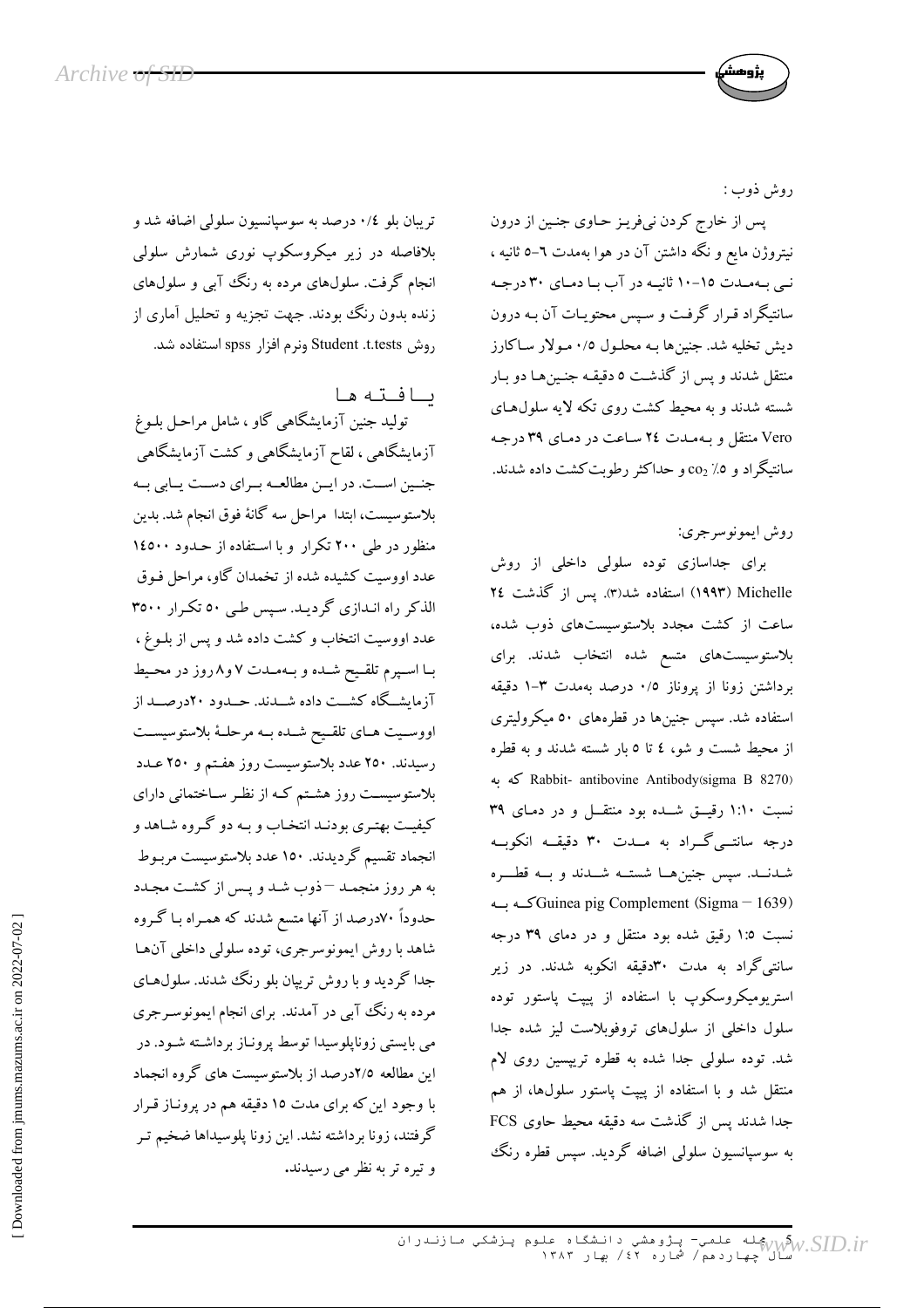۱۰درصد از بلاستوسیست های گروه انجماد پس از انجام ايمونوسرجري تمام سلولهايشان تخريب شدند؛ در صورتی که در گروه شاهد موردی مشاهده نشد.

در برخــي از نمونــه هــاي گــروه انجمــاد پــس از برداشتن زونا ریزش بقایای سلولهای تخریب شده از اطـراف جنـین مشـاهده گردیــد.پـس از جـدا ســازي سلولهای توده داخلی از یکـدیگر، سـلولهـای شکسـته شده و تغییر شکل داده در بعضبی از نمونـه هـای گـروه انجماد مشاهده شد.در برخی از نمونه های گروه شاهد و انجماد، شمارش توده سلول داخلی به علت پایین بودن کیفیت جنین انجـام نگرفـت و از فهرسـت آمـار حـذف گه دىد.

جـدول شـماره ۱ میـانگین تعـداد ودرصـد حیـات سلولهای توده داخلی در گروه شاهد و گروه انجماد در روز هفتم را نشان میدهد. تعداد سلولهای توده داخلبی در جنینهای گروه انجماد کم تر از گروه شاهد است و از نظر آماری تفاوت بـین آنهـا معنـــیدار مـی باشـــد (P<۰/۰۰۱). همچنین درصد حیات سلولهای توده داخلی کم تر از جنین های گروه شاهد است(۱۰۰۱-×P).

جدول شما ره ۱۰ میانگین تعداد ودرصد حیات سلولهای تـوده داخلی درگروه شاهد و گروه انجماد در روز هفتم.

| گر وههای | ميانگين                         | درصد        |
|----------|---------------------------------|-------------|
| آزمايشى  | تعداد سلولها                    | حيات سلولها |
| كنتر ل   | $1V/\mathcal{E} \pm \mathbf{r}$ | 797         |
| انجماد   | 12±7                            | ٥٨٪ /       |

جدول شـماره ۲، میـانگین تعـداد و درصـد حیـات سلولهای توده داخلی در گروه شاهد و گروه انجماد در روز هشتم را نشـان مـى دهـد. تعـداد سـلولهـاي تـوده داخلی در جنین های گروه انجماد کم تر از جنین هـای گروه شاهد است . تفاوت بـین آنهـا از نظـر آمـاری

معنیدار می باشد. (P</۰۰۱) . همچنین درصد حیات سلولهای توده داخلی در جنین های گروه انجماد، پایین تر از گروه شاهد است و از نظر آماری تفاوت بـین آنها معنی دار است .( P</۰۰۱ و P</۰۰۱.).

جدول شما ره ۲: میانگین تعداد و درصد حیات سلولهای توده داخلی در گروه شاهد و انجماد در روز هشتم.

| گروههای | ميانگين                              | در صد        |
|---------|--------------------------------------|--------------|
| آزمايشي | تعداد سلولها                         | حيات سلو لھا |
| کنترل   | $1\lambda$ / $\epsilon$ $\pm$ $\tau$ | ۸۵٪          |
| انحماد  | ۱۵±۲                                 | <b>AX</b>    |

محث

جنـين در طـبي فرآينـد انجمـاد –ذوب بـه وسـيلهٔ عوامل مختلفی در معـرض آسـیب قـرار مـی گیـرد. ایـن عوامل عبارتند از : ١- مسموميت ناشي از ضد يخهـا ٢-آسـيبناشـي از حساسـيت در برابـر سـرما ٣- آسـيب فیزیکی ناشی از یخ خارج سلول ٤– مسمومیت ناشـی از الکترولیتهای تغلیظ شده ٥- تشکیل و رشد یخ داخـل سلولی ٦- آسیب ناشی از شکست روناپلوسیدا ٧- تورم سلولي ٨- درهـم ريختگـي انـدامهـاي داخـل سـلولي، سیتوسکلتون و اتصال سلول به سـلول (۱۰ تـا ۱٤). لازم بـه ذکر است که در طی انجماد شیشهای، بلاستوسیستها چروکیده شده و بلاستوسل آنها روی هم می خوابد که پس از ذوب و کشت مجدد تعدادی از آنها زنده مانده وحفره بلاستوسل آنها مجدداً متسع مي شود (١٥).

در این مطالعه ۷۰درصد از بلاستوسیستها پس از کشت مجدد متسع شدند. محقیق دیگر این میزان را بین ٥٧درصد تا ٩٥درصد گزارش كردهاند ( ١٦،١٣ تا ١٩). تفاوت درمیزان حیات بلاستوسیستها پس از ذوب را به کیفیت جنین ها و روش انجمادی نسبت داده اند( ۲۰-۲۱).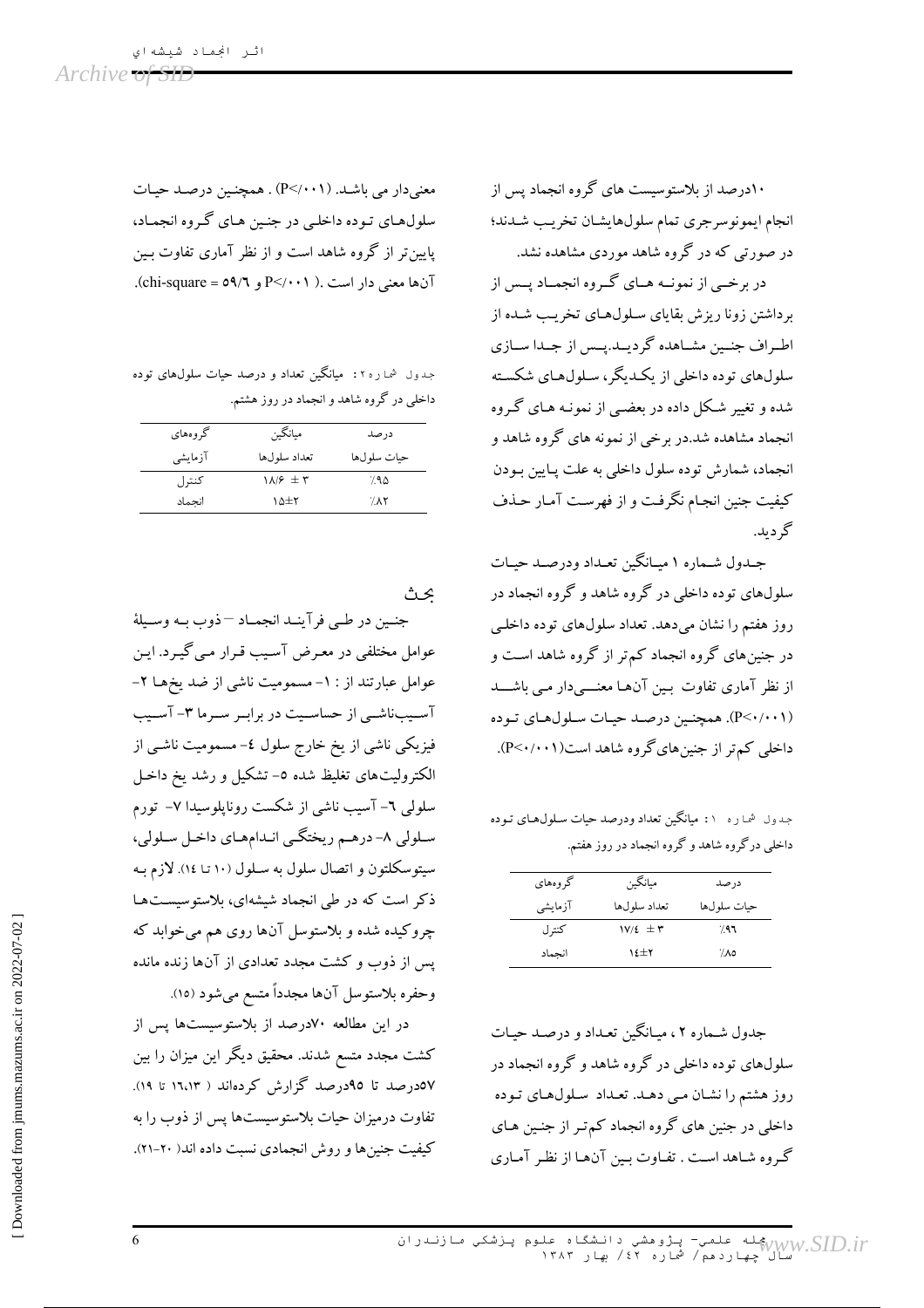در ضمن تعداد سلول های توده داخلی و سلول های تروفوبلاست، ملاک معتبری برای توان زیستی و کیفیت جنيـــن پستانـــداران است(٢٣،٢٢). نتـــايج تحقيق حاضـــر میانگین تعداد سلولهای توده داخلی درگروه شاهد و گروه انجماد روز هفتم را به ترتیب ۱۷/۵ و ۱۶ عدد و روز هشتم را ١٨/٦ و ١٥ عدد نشان مى دهد (جدول شماره ۱ و جدول شماره۲ ). در مطالعات انجام گرفته در این زمینه تعداد سلولهای تودهٔ داخلی بین ۱۱ تا ۸٤ عدد گزارش شده است (۸،۲۲ تا ۲٤).

لازم بسه ذكسر اسست كسه ميسزان حيسات بلاستوسیستهای تولیـد شـده در موجـود زنـده پـس از ذوب وكشـت مجـدد نسـبت بـه بلاستوسيسـتهـاي آزمایشگاهی بیش تر است و همچنین تعداد کل سلولها و تعداد سلولهای تـوده داخلـی نیـز بـیشتر از تعـداد سلول های جنین آزمایشگاهی است (۲۵،۲٦). این تفـاوت می تواند ناشبی از بلـوغ آزمایشگاهی و تـأثیرات محـیط كشـــت باشـــد. تحقيقـــات توســـط Galli(۲۰۰۳) و .<br>Hiroyohi (۲۰۰۳) نشان داد که وجود سرم باعث تجمع غیر طبیعی قطرات چربی در سیتوپلاسم سلول جنین مـی شود و اين امر ميزان حيات بلاستوسيستها بعد از انجماد را كاهش مي دهد.(٢٨،٢٧)

در ايسن مطالعه تمهام سلول ها در برخمي از بلاستوسیست های گروه انجماد پـس از ایمونوسـرجری تخریب شدند کـه احتمـالاً علـت آن مـي توانـد آسـيب اتصال بین سلولهای تروفوبلاست در اثـر انجمـاد باشـد. این امر باعث عبور آنتی بادی از بین این سلولها شـده و به سلولهای توده داخلی مے رسد کـه پـس از افـزودن کامیلمان، سلولهای توده داخلی نیز تخریب مبی شـوند. همچنین مشاهده بقایای سلولهای تخریب شـده پـس از برداشت زونا و شکسته شدن و تغییـر شـکل سـلولهـای توده داخلی در گروه انجماد ناشی از آسیب سلولهـا در طی انجماد –ذوب می باشد.

آسیب ناشی از انجماد شیشهای شامل کاهش تعداد میکروویلمیها در سلولهای تروفوبلاست، آسیب .<br>تماميت غشـاء پلاسـمايي، تغييـرات ميتوكنـدري، تـورم شبكه آندويلاسـميك خشـن وتشـكيل وزيكـولهـاي كوچك است، ظـاهراً بعضـي از ايــن تغييــرات قابــل برگشت هستند. اما مرگ سلولی نیـز روی مـی۵هـد کـه باعث كاهش تعداد سلولها مي شود (٢٠،٢٩).

تحقیقــات نشــان داده اســت کــه یــس از ذوب جنین های گاوی تولید شـده در آزمایشگاه، تعـداد کـل سلولها کاهش مي پابد و مرگ سلولهاي تـوده داخلـي نيز اتفاق مي افتد(٢٢). همچنين در طي فرآينـد انجمـاد – ذوب میزان نکروزیس وآپیتوزیس در سلولهای جنینـی گاو افزایش می یابد که این امر هم موجب کاهش تعداد کل سلولها و هم باعث مرگ سلولې در تـوده داخلـې بلاستوسيست مي شود(٣١). تحقيق حاضر درصد حيات سلولهای توده داخلی را برای گروه شاهد در روز هفتم وهشتم به ترتیب ۹۲درصد و ۹۵درصد و برای گروه انجماد به ترتیب ٨٥درصد و ٨٢درصد نشان مىدهـد. محققین دیگر این میـزان را در گروه انجماد بسته به نوع ضدیخ بکار برده شده بین ۲۷درصد تا ۷۷درصد و بـرای گروه شاهد ۸٤ درصد گزارش کردهاند. افزایش درصد حیات در این تحقیق نسبت بـه دیگـران مـیتوانـد ناشـی ازتفاوت در سیستم کشت، روش انجماد، مراحل تکاملی جنین یا تفاوت در کیفییت جنین باشد.

نتـايج حاصـل از ايـن مطالعـه حاكـي از آن است که بین تعداد و درصد حیات سلولهای توده داخلی جدا شده به روش ایمونوسرجری از بلاستوسیستهای منجمد شده در روز هفتم وهشتم با گروه شاهد تفاوت وجود دارد و بهتراست از بلاستوسیستهای منجمد نشده برای تولید سلولهای بنیادی استفاده گردد.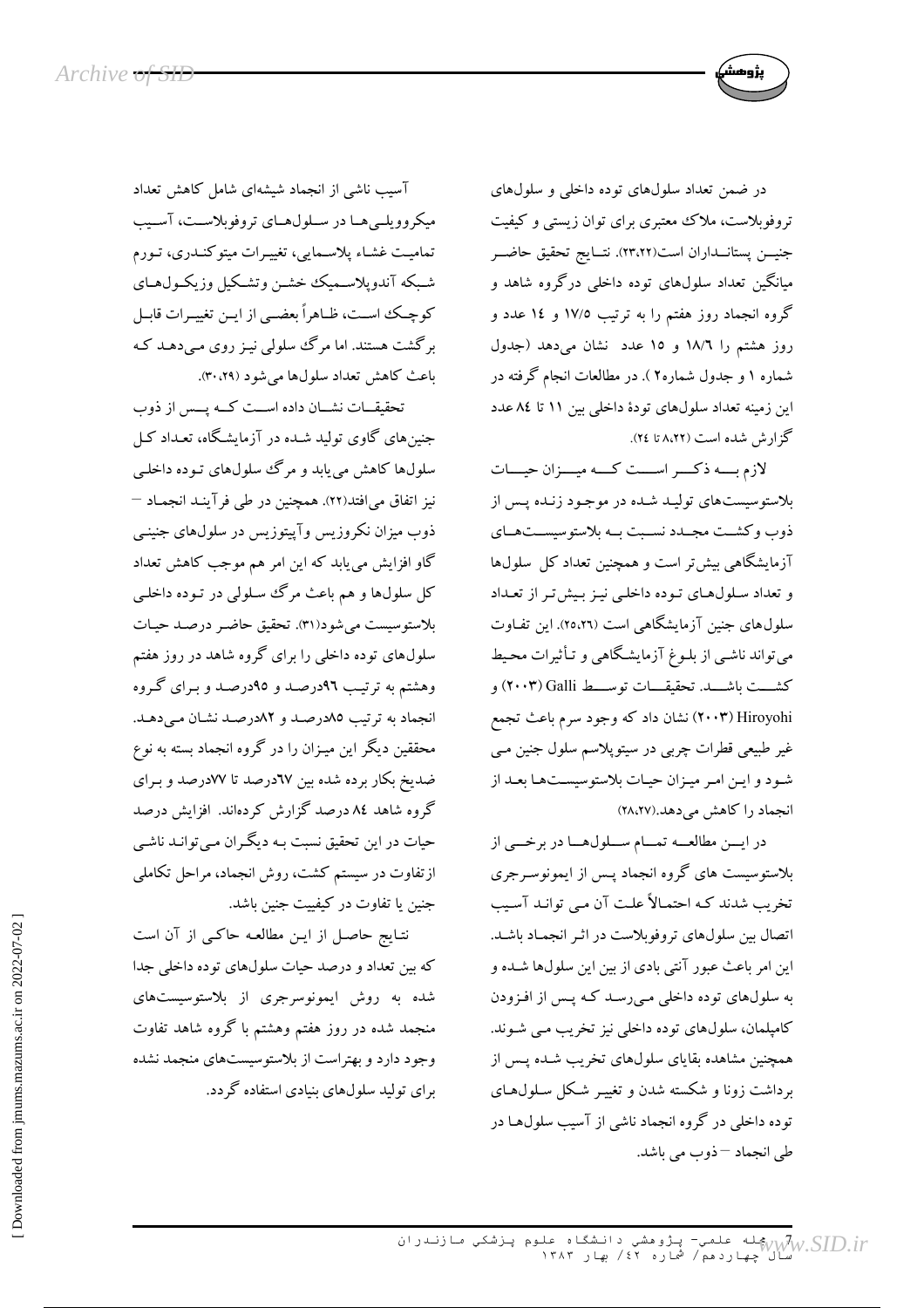شاهوردی مسؤولین و کارکنان مرکز باروری و ناباوری اصفهان ومسؤولين كشتارگاه صنعتي اصفهان و مسؤولين محترم اصلاح نژاد دام اداره جهاد کشاورزی اصفهان تشکر و قدردانی نمایند.

- 1. Wheeler M.B. walters E.M. Transgenic Technology and Applications in Swine. **Theriogenology** 2001; 56: 1345-1369.
- 2. Strelchenko. N. Bovine pluripotent stem cells. Theriogenology 1996; 45:131-140.
- 3. Sime M and First, N.L. Production of calves by transfer of nuclei from cultured inner cel mass cells. Proc. Natl. Acad. Sci USA 1993; 90: 6143-6147.
- 4. Solter D, Knowles B. Immunosurgery of mouse blastocyst. *Immunology* 1975; 72(12): 3189-3192.
- 5. Kasai M, Komi JH, Takakamo A, Tsudera H.Sakurai T. Machida T. A simple Method for mouse embryo. Cryopreservation in a low toxicity vitrification solution, without appreiable loss of viability. J Reprod fertile 1990; 89: 91-97.
- 6. Kuwayama M, Fujikalua S, Nagai T .Ultrastructure of IVM-IVF bovine blastocysts vitrified after equilibration in gly 1.2 propanediol using 2 and 16 step procedures Cryobiology 1994;31:415-422.
- 7. Takagi M, Sakonju I, Otoi T, Hamana K, Suzuki T. Postthow viability of the

سياسگزاري این مطالعه بخشی آر طرح «کلونینگ گاو » مصوب شوراىءلميى پژوهشكده رويـان ودفتـرجهـاد دانشگاهي (کد طرح ۲۱–٥۹٤) است. بدین وسیله نویسندگان بر خود واجب میدانند که از همکاری بی دریغ آقای دکتر سعيدكاظمي آشتياني،آقاي دكتر وثوق،آقاي عبدالحسين

فهرست منابع inner cell mass of in vetro matured/in vitro-fertilized bovine embryo frozen in various cryoprotectants. Cryobiology; 1994; 31: 398-405.

- 8. Kaidi S, Bernard S, Lambert P, Massip A, Dessy F, Donnay I. Effect of conventional controlled – rate freezing and vitrification on morphology and metabolism of bovine blastocyst produced in vitro. Biology of Reproduction: 2001; 65: 1127-1134.
- 9. Zhn SE, Kasai M, Otage H, Sakurai T,  $\sigma$ Machida  $T$ Cryopreservation expanded mouse blastocysts by vitrification in ethylene glycol-based solution. *J Reprod and fertile*; 1993; 98: 139-145.
- 10. Dobrinsky JR. Cellular approach to cryopreservtion of embryos. Theriogenology; 1996; 45:17-26.
- 11. Kasai M. Simple and efficient methods for vitrification of mammalian embryos. Theriogenology; 1996; 42: 67-75.
- 12. Vagta G. Vitrification of the oocytes and embryos of domestic animals. Animal Repro sei 2000; 60-61: 357-364.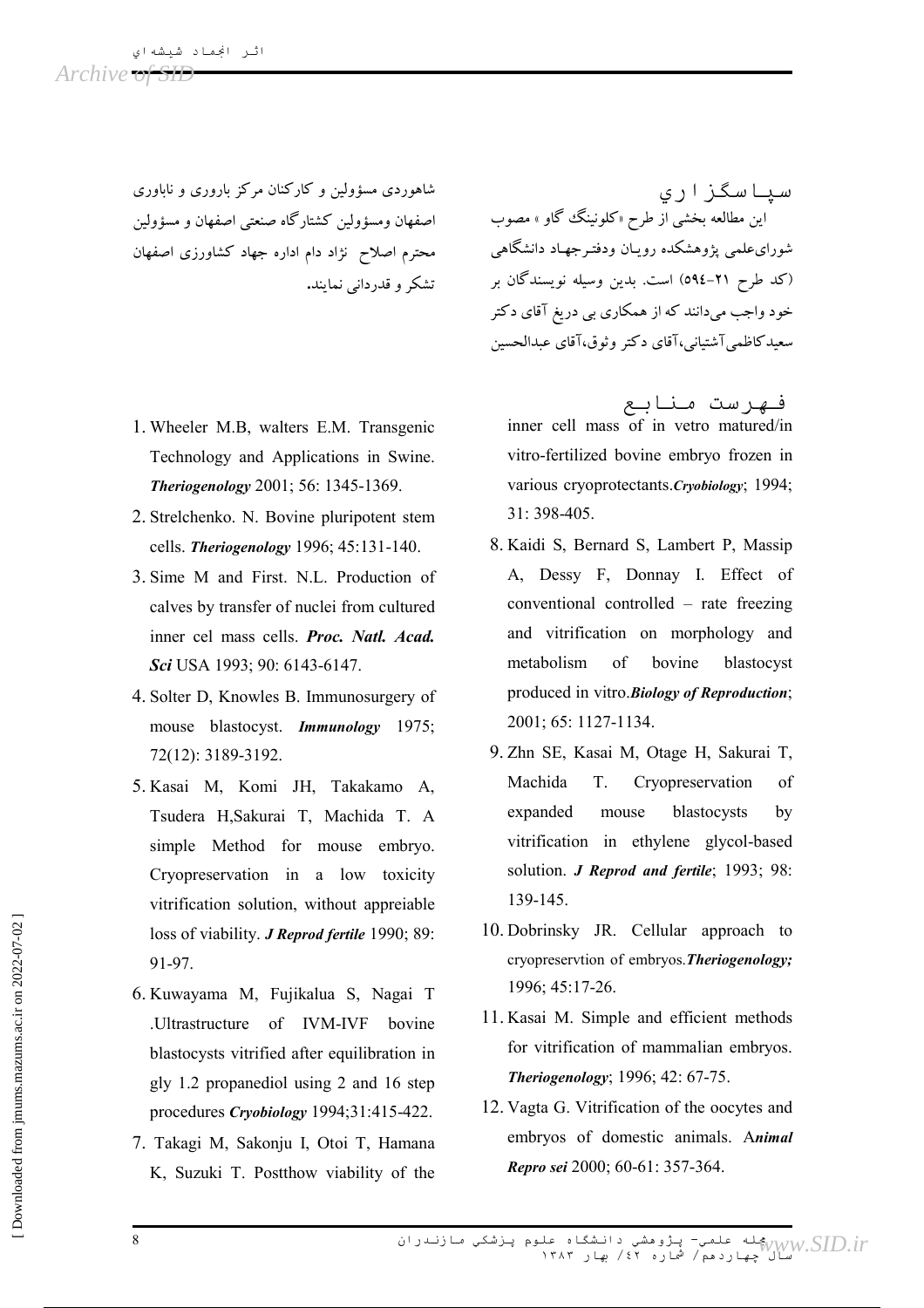13. Saha D, Rajamahendran R, Boediono A, Sumantri C, Suzuki T. Viability of

bovine blastocysts obtained after 7,8 or 9 days of culture in vitro following vitrification and one-step rehydration. Theriogenology; 1996; 46:331-343.

- 14. Massip A, Mermillod P, Dinnyes A. Morphology and biochemistry of in vitro produced bovine embryos implication for their cryopreservation. Human Reprod; 1995; 10: 3004-3011.
- 15. Mtango NR, Varisanga MD, Dong Y.J. Rajamahendran R, Suzuki T. Growth factors and growth hormon enhance in vitro emhryo production and post thaw survival of vitrified bovine blastocysts. Theiogenology 2003; 59: 1393-1402.
- 16. Martines AG, de Matos DG, Furnus CC, Brogliatii GM. In vitro evaluation and pregnancy rates after vitrification of in vitro produced bovine embrvos. Theriogenology; 1998; 50: 757-767.
- 17. Mahmoudzadeh AR, Van Soom A, Bols P, Ysebaert MT, Dekruif A. Optimization of a simple vitrification procedure for bovine embryos produced in vitro: effect of developmental stage, two step addition of cryoprotectant and dilution on embryonic survival. J Reprod Fertil 1995; 103: 33-39.
- 18. Papaioannov V.E. Ebert. K.M. The preimplantation pig embryo: cell number and allocation to trophectrderm and inner

cell mass of the blastocyst in vivo and in vitro. *Development* 1988; 102: 793-803.

- 19. Vajta G, Holm P, Greve T, Callesen H. Overall efficiency of in vitro embryo production and vitrification in cattle. Theriogenology 1996; 45:683-689.
- 20. Kaidi S, Donnay I, Vanlangendonck A, Dessy, Massin A. Camparison of two coculture system to assess the survival of in vitro produced bovine blastocysts after vitrification. Anim Reprod sci; 1998; 52:  $39 - 50$
- 21. Rizos D, ward F, Boland MP, Lonergan P. Effect of culture system on the yield and guality of bovine blastosysts as assessed by survival ofter vitrification. Theriogenology 2001; 56: 1-16.
- 22. Iwasaki S, yoshikane Y, Lix, Wtanabe S, Nakara T. Effects of freezing of bovine preimplantation embryos derived from oocytes fertilzed in vitro on survival of their inner cell mass cells. Mol Reprod. 1994; 37: 272-275.
- 23. Stojkovic M, Buttner M, Zakhartchenko V, Brem G, wolf E. A reliable procedure for differential staining of in vitro produced bovine blastocysts: Comparison of tissue culture medium 199 and Menezo's B<sub>2</sub> medium. Animal Reprod sci 1998; 50: 1-9.
- 24. Takagi M. Sakoniu I. Suzuki T. Effects of cryopreservation on DNA synthesis in